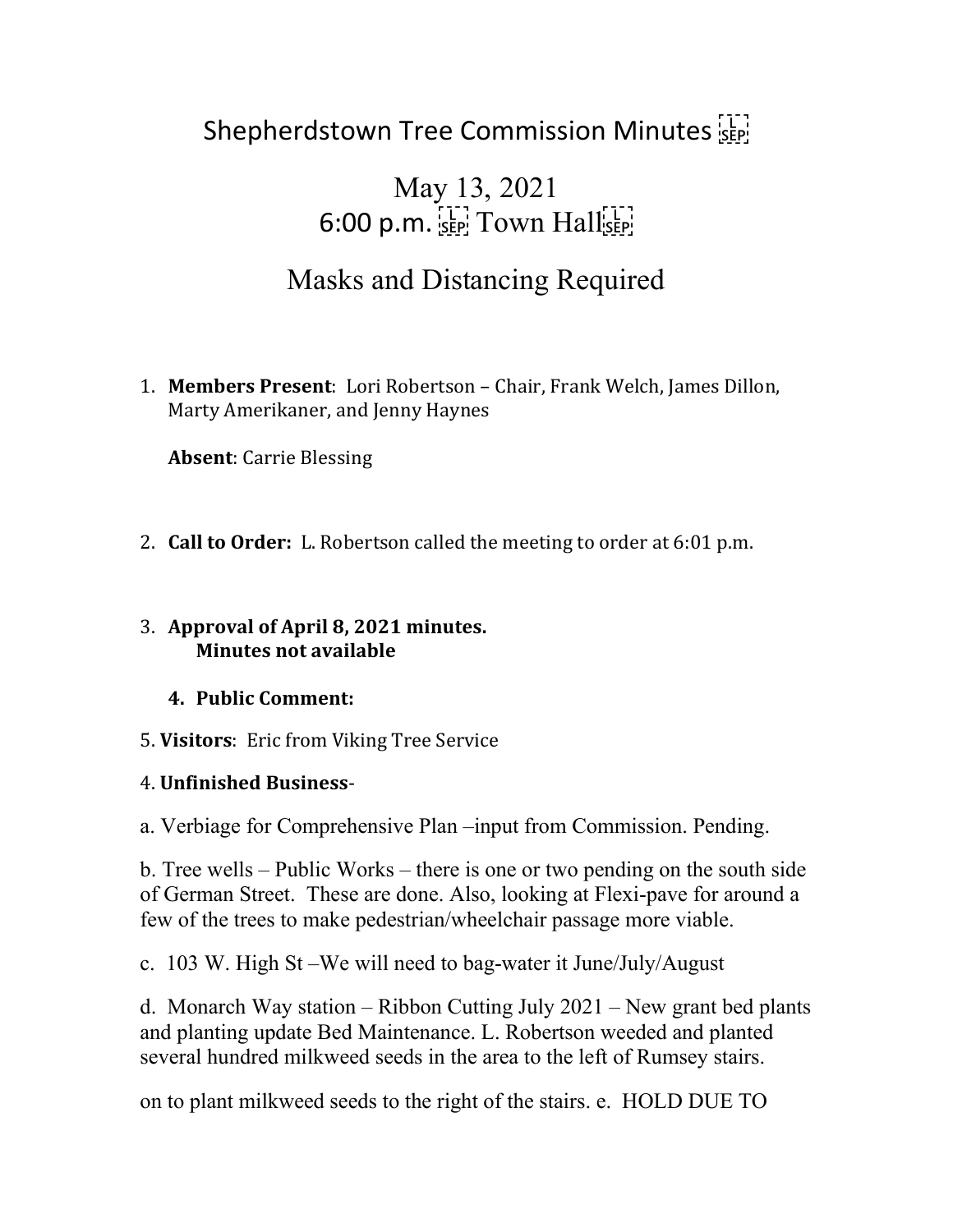COVID - Suggestion to have Bartlett give us a quote to clear the bowl in Rumsey Park with a brush-cutter. Then plant a large White oak (red foliage in the fall) or a Chinkopin Oak and keep the bowl clear. Put a large circle around the tree for water to pool to keep it moist. Discuss. D. Rosen suggested another company – Viking Tree service – 304-988-5557.

f. Grant through Than Hitt – CommuniTree – trees have been planted and CommuniTree will be watering them.

g. Sage Place – tree wells will need 2" maximum of mulch around the trees just along Sage Place Drive but not to include the circle. Jennifer mulched these trees. James suggested planting perennial evergreen plugs in 2-3 years – Eastern Star Sedge. Trimming quotes from Viking and Bartlett for the fall.

h. Trees to be trimmed off of our town signs that need it. Public Works has been on this regularly.

i. Bob Hanna/Tree City– Frank to receive a tree for Tree City/Arbor Day. We received a Wildfire Black Gum.

j. SU hill – possibilities for planting – Viburnum winterthur or Black chockberry. CommuniTree planted three trees on the hill but James thinks that these other plants can still go in-between them.

k. Devonshire Tree Removal request –Flexi-pave or alternative - Looking at pricing

l. Sage Place cicada protective netting. The commission discussed at length the pros and cons of netting young trees to protect from cicadas. Lori sent out research obtained from Derek with Bartlett Tree Service citing not to net. Eric from Viking weighed in and agreed with Bartlett. **L. Robertson – moved to not net the trees in town based on the science. Second by J. Dillon. M. Amerikaner abstained. The motion passed with a majority.**  Also, are tree bags still needed?

### 5. **New Business**:

a. Frank -

6. **Maintenance/Misc**. - Bartlett Spring 2021 -

7. Adjournment: